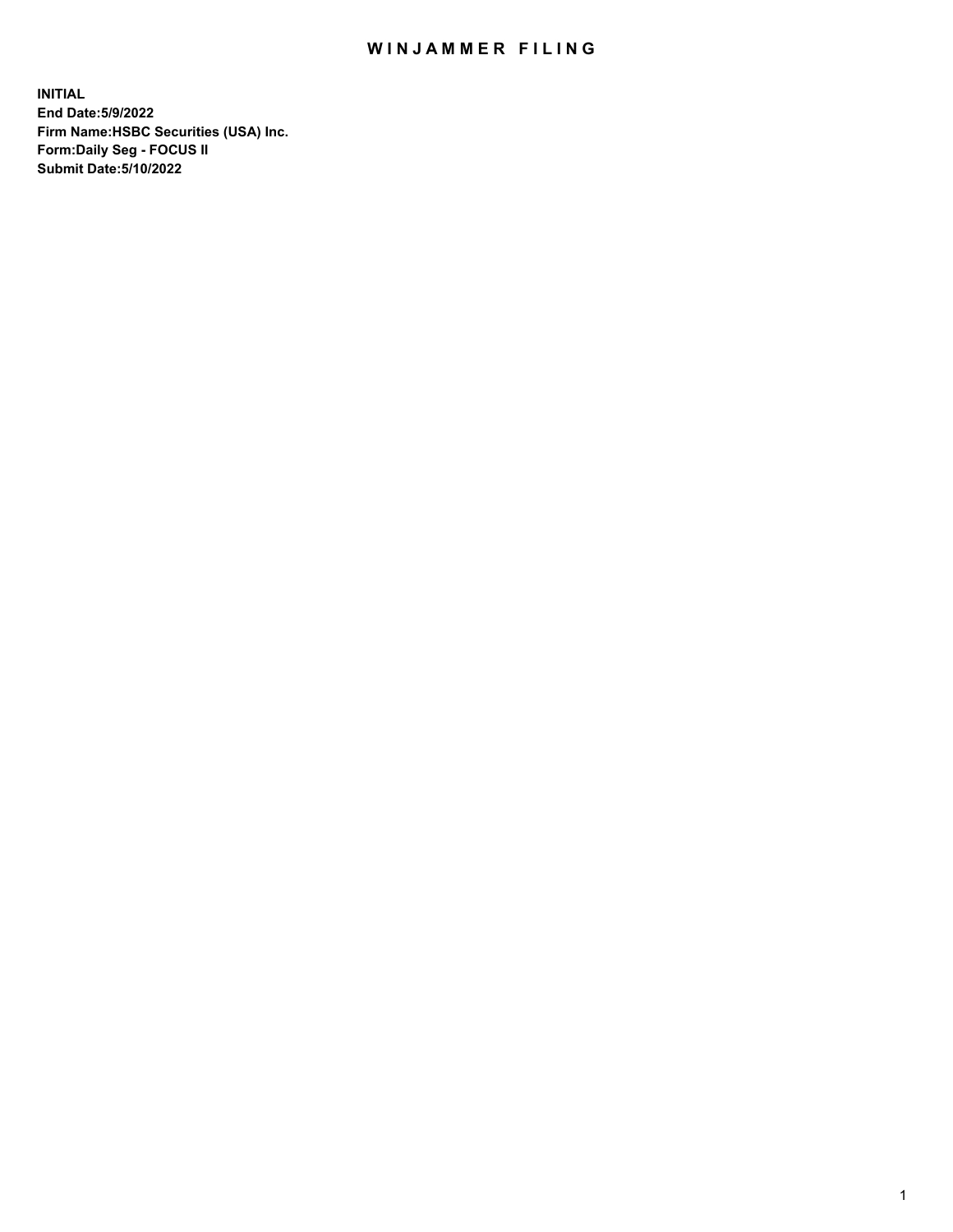**INITIAL End Date:5/9/2022 Firm Name:HSBC Securities (USA) Inc. Form:Daily Seg - FOCUS II Submit Date:5/10/2022 Daily Segregation - Cover Page**

| Name of Company                                                                                                                                                                                                                                                                                                                | <b>HSBC Securities (USA) Inc.</b>                                          |
|--------------------------------------------------------------------------------------------------------------------------------------------------------------------------------------------------------------------------------------------------------------------------------------------------------------------------------|----------------------------------------------------------------------------|
| <b>Contact Name</b>                                                                                                                                                                                                                                                                                                            | <b>Michael Vacca</b>                                                       |
| <b>Contact Phone Number</b>                                                                                                                                                                                                                                                                                                    | 212-525-7951                                                               |
| <b>Contact Email Address</b>                                                                                                                                                                                                                                                                                                   | michael.vacca@us.hsbc.com                                                  |
| FCM's Customer Segregated Funds Residual Interest Target (choose one):<br>a. Minimum dollar amount: ; or<br>b. Minimum percentage of customer segregated funds required:% ; or<br>c. Dollar amount range between: and; or<br>d. Percentage range of customer segregated funds required between:% and%.                         | 132,000,000<br>$\overline{\mathbf{0}}$<br>0 <sub>0</sub><br>0 <sub>0</sub> |
| FCM's Customer Secured Amount Funds Residual Interest Target (choose one):<br>a. Minimum dollar amount: ; or<br>b. Minimum percentage of customer secured funds required:% ; or<br>c. Dollar amount range between: and; or<br>d. Percentage range of customer secured funds required between: % and %.                         | 15,000,000<br><u>0</u><br>0 <sub>0</sub><br>0 <sub>0</sub>                 |
| FCM's Cleared Swaps Customer Collateral Residual Interest Target (choose one):<br>a. Minimum dollar amount: ; or<br>b. Minimum percentage of cleared swaps customer collateral required:% ; or<br>c. Dollar amount range between: and; or<br>d. Percentage range of cleared swaps customer collateral required between:% and%. | 83,000,000<br><u>0</u><br>00<br>00                                         |

Attach supporting documents CH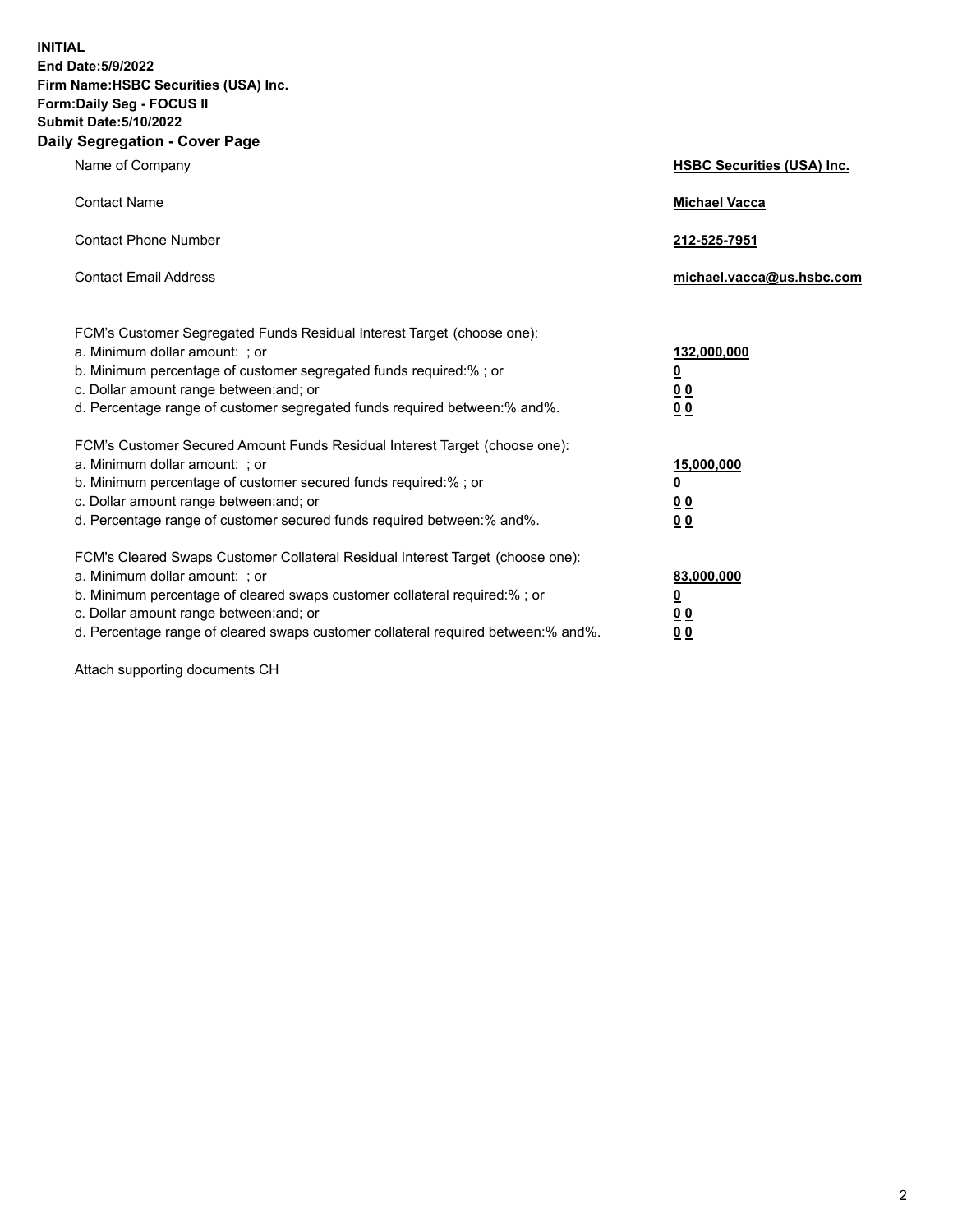**INITIAL End Date:5/9/2022 Firm Name:HSBC Securities (USA) Inc. Form:Daily Seg - FOCUS II Submit Date:5/10/2022 Daily Segregation - Secured Amounts**

|     | Foreign Futures and Foreign Options Secured Amounts                                         |                                    |
|-----|---------------------------------------------------------------------------------------------|------------------------------------|
|     | Amount required to be set aside pursuant to law, rule or regulation of a foreign            | $0$ [7305]                         |
|     | government or a rule of a self-regulatory organization authorized thereunder                |                                    |
| 1.  | Net ledger balance - Foreign Futures and Foreign Option Trading - All Customers             |                                    |
|     | A. Cash                                                                                     | 139, 174, 837 [7315]               |
|     | B. Securities (at market)                                                                   | 43,985,408 [7317]                  |
| 2.  | Net unrealized profit (loss) in open futures contracts traded on a foreign board of trade   | -43,297,898 [7325]                 |
| 3.  | Exchange traded options                                                                     |                                    |
|     | a. Market value of open option contracts purchased on a foreign board of trade              | $0$ [7335]                         |
|     | b. Market value of open contracts granted (sold) on a foreign board of trade                | $0$ [7337]                         |
| 4.  | Net equity (deficit) (add lines 1. 2. and 3.)                                               | 139,862,347 [7345]                 |
| 5.  | Account liquidating to a deficit and account with a debit balances - gross amount           | 3,654,670 [7351]                   |
|     | Less: amount offset by customer owned securities                                            | -3,654,520 [7352] 150 [7354]       |
| 6.  | Amount required to be set aside as the secured amount - Net Liquidating Equity              | 139,862,497 [7355]                 |
|     | Method (add lines 4 and 5)                                                                  |                                    |
| 7.  | Greater of amount required to be set aside pursuant to foreign jurisdiction (above) or line | 139,862,497 [7360]                 |
|     | 6.                                                                                          |                                    |
|     | FUNDS DEPOSITED IN SEPARATE REGULATION 30.7 ACCOUNTS                                        |                                    |
| 1.  | Cash in banks                                                                               |                                    |
|     | A. Banks located in the United States                                                       | 8,660,663 [7500]                   |
|     | B. Other banks qualified under Regulation 30.7                                              | 0 [7520] 8,660,663 [7530]          |
| 2.  | Securities                                                                                  |                                    |
|     | A. In safekeeping with banks located in the United States                                   | 43,985,408 [7540]                  |
|     | B. In safekeeping with other banks qualified under Regulation 30.7                          | 0 [7560] 43,985,408 [7570]         |
| 3.  | Equities with registered futures commission merchants                                       |                                    |
|     | A. Cash                                                                                     | $0$ [7580]                         |
|     | <b>B.</b> Securities                                                                        | $0$ [7590]                         |
|     | C. Unrealized gain (loss) on open futures contracts                                         | $0$ [7600]                         |
|     | D. Value of long option contracts                                                           | $0$ [7610]                         |
|     | E. Value of short option contracts                                                          | 0 [7615] 0 [7620]                  |
| 4.  | Amounts held by clearing organizations of foreign boards of trade                           |                                    |
|     | A. Cash                                                                                     | $0$ [7640]                         |
|     | <b>B.</b> Securities                                                                        | $0$ [7650]                         |
|     | C. Amount due to (from) clearing organization - daily variation                             | $0$ [7660]                         |
|     | D. Value of long option contracts                                                           | $0$ [7670]                         |
|     | E. Value of short option contracts                                                          | 0 [7675] 0 [7680]                  |
| 5.  | Amounts held by members of foreign boards of trade                                          |                                    |
|     | A. Cash                                                                                     | <u>160,115,289 [</u> 7700]         |
|     | <b>B.</b> Securities                                                                        | $0$ [7710]                         |
|     | C. Unrealized gain (loss) on open futures contracts                                         | <u>-43,297,898</u> [7720]          |
|     | D. Value of long option contracts                                                           | $0$ [7730]                         |
|     | E. Value of short option contracts                                                          | <u>0</u> [7735] 116,817,391 [7740] |
| 6.  | Amounts with other depositories designated by a foreign board of trade                      | $0$ [7760]                         |
| 7.  | Segregated funds on hand                                                                    | $0$ [7765]                         |
| 8.  | Total funds in separate section 30.7 accounts                                               | 169,463,462 [7770]                 |
| 9.  | Excess (deficiency) Set Aside for Secured Amount (subtract line 7 Secured Statement         | 29,600,965 [7380]                  |
|     | Page 1 from Line 8)                                                                         |                                    |
| 10. | Management Target Amount for Excess funds in separate section 30.7 accounts                 | 15,000,000 [7780]                  |
| 11. | Excess (deficiency) funds in separate 30.7 accounts over (under) Management Target          | 14,600,965 [7785]                  |
|     |                                                                                             |                                    |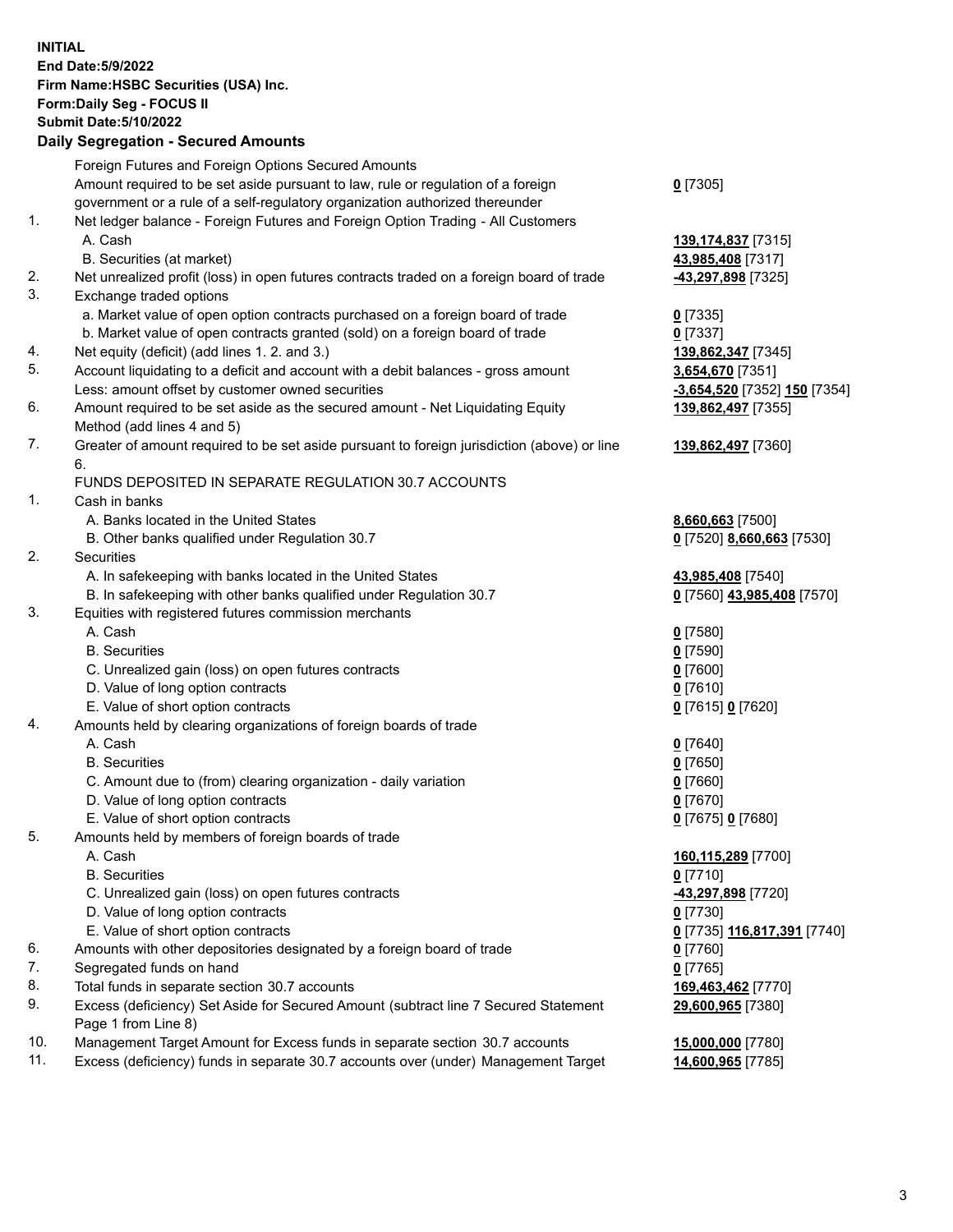| <b>INITIAL</b> | End Date: 5/9/2022<br>Firm Name: HSBC Securities (USA) Inc.<br><b>Form:Daily Seg - FOCUS II</b><br><b>Submit Date: 5/10/2022</b> |                                          |
|----------------|----------------------------------------------------------------------------------------------------------------------------------|------------------------------------------|
|                | Daily Segregation - Segregation Statement                                                                                        |                                          |
|                | SEGREGATION REQUIREMENTS (Section 4d(2) of the CEAct)                                                                            |                                          |
| 1.             | Net ledger balance                                                                                                               |                                          |
|                | A. Cash                                                                                                                          | 3,932,998,822 [7010]                     |
|                | B. Securities (at market)                                                                                                        | <u>1,155,325,306</u> [7020]              |
| 2.             | Net unrealized profit (loss) in open futures contracts traded on a contract market                                               | -2,043,898,283 [7030]                    |
| 3.             | Exchange traded options                                                                                                          |                                          |
|                | A. Add market value of open option contracts purchased on a contract market                                                      | 4,902,421,288 [7032]                     |
|                | B. Deduct market value of open option contracts granted (sold) on a contract market                                              | <u>-997,240,796</u> [7033]               |
| 4.             | Net equity (deficit) (add lines 1, 2 and 3)                                                                                      | 6,949,606,337 [7040]                     |
| 5.             | Accounts liquidating to a deficit and accounts with                                                                              |                                          |
|                | debit balances - gross amount                                                                                                    | 6,742,496 [7045]                         |
|                | Less: amount offset by customer securities                                                                                       | <u>-6,742,496</u> [7047] <u>0</u> [7050] |
| 6.             | Amount required to be segregated (add lines 4 and 5)                                                                             | 6,949,606,337 [7060]                     |
|                | FUNDS IN SEGREGATED ACCOUNTS                                                                                                     |                                          |
| 7.             | Deposited in segregated funds bank accounts                                                                                      |                                          |
|                | A. Cash                                                                                                                          | 3,900,560 [7070]                         |
|                | B. Securities representing investments of customers' funds (at market)                                                           | <u>0</u> [7080]                          |
|                | C. Securities held for particular customers or option customers in lieu of cash (at<br>market)                                   | 297,707,258 [7090]                       |
| 8.             | Margins on deposit with derivatives clearing organizations of contract markets                                                   |                                          |
|                | A. Cash                                                                                                                          | 1,710,849,367 [7100]                     |
|                | B. Securities representing investments of customers' funds (at market)                                                           | 373,073,894 [7110]                       |
|                | C. Securities held for particular customers or option customers in lieu of cash (at                                              | 799,525,742 [7120]                       |
|                | market)                                                                                                                          |                                          |
| 9.             | Net settlement from (to) derivatives clearing organizations of contract markets                                                  | <mark>-24,417,071</mark> [7130]          |
| 10.            | Exchange traded options                                                                                                          |                                          |
|                | A. Value of open long option contracts                                                                                           | 4,902,421,288 [7132]                     |
|                | B. Value of open short option contracts                                                                                          | -997,240,796 [7133]                      |
| 11.            | Net equities with other FCMs                                                                                                     |                                          |
|                | A. Net liquidating equity                                                                                                        | <u>-661,650</u> [7140]                   |
|                | B. Securities representing investments of customers' funds (at market)                                                           | $0$ [7160]                               |
|                | C. Securities held for particular customers or option customers in lieu of cash (at                                              | 22,507,812 [7170]                        |
|                | market)                                                                                                                          |                                          |
| 12.            | Segregated funds on hand                                                                                                         | <u>35,584,494</u> [7150]                 |
| 13.            | Total amount in segregation (add lines 7 through 12)                                                                             | 7,123,250,898 [7180]                     |
| 14.            | Excess (deficiency) funds in segregation (subtract line 6 from line 13)                                                          | 173,644,561 [7190]                       |
| 15.            | Management Target Amount for Excess funds in segregation                                                                         | 132,000,000 [7194]                       |

16. Excess (deficiency) funds in segregation over (under) Management Target Amount Excess

**41,644,561** [7198]